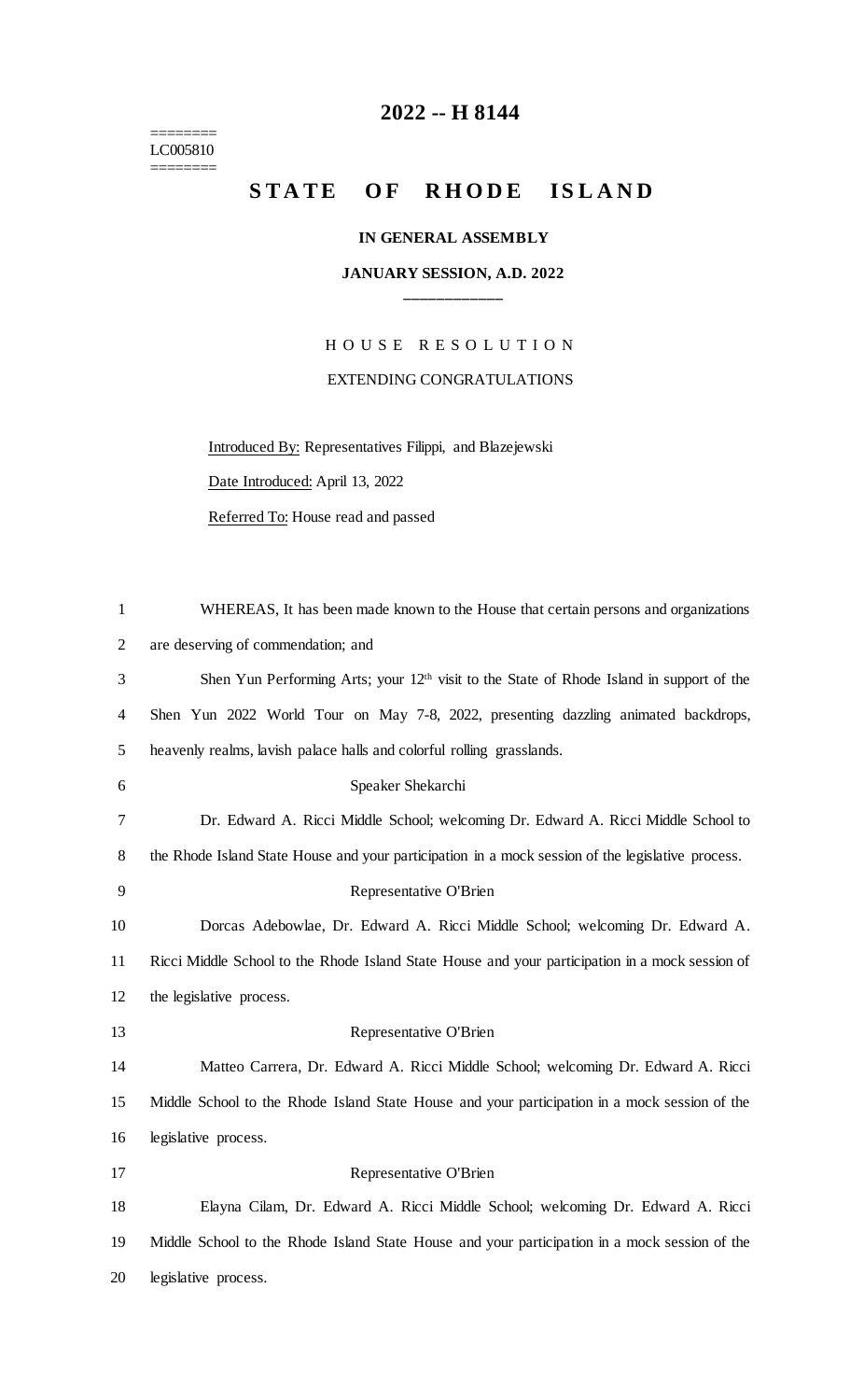| $\mathbf{1}$   | Representative O'Brien                                                                          |
|----------------|-------------------------------------------------------------------------------------------------|
| $\overline{c}$ | Joshua C. DeCellio, Dr. Edward A. Ricci Middle School; welcoming Dr. Edward A.                  |
| 3              | Ricci Middle School to the Rhode Island State House and your participation in a mock session of |
| 4              | the legislative process.                                                                        |
| 5              | Representative O'Brien                                                                          |
| 6              | Joseph P. Dekonski, Dr. Edward A. Ricci Middle School; welcoming Dr. Edward A.                  |
| 7              | Ricci Middle School to the Rhode Island State House and your participation in a mock session of |
| 8              | the legislative process.                                                                        |
| 9              | Representative O'Brien                                                                          |
| 10             | Nolan J. Galligan, Dr. Edward A. Ricci Middle School; welcoming Dr. Edward A. Ricci             |
| 11             | Middle School to the Rhode Island State House and your participation in a mock session of the   |
| 12             | legislative process.                                                                            |
| 13             | Representative O'Brien                                                                          |
| 14             | Avalynn R. Guatieri, Dr. Edward A. Ricci Middle School; welcoming Dr. Edward A.                 |
| 15             | Ricci Middle School to the Rhode Island State House and your participation in a mock session of |
| 16             | the legislative process.                                                                        |
| 17             | Representative O'Brien                                                                          |
| 18             | Aiden J. Hooper, Dr. Edward A. Ricci Middle School; welcoming Dr. Edward A. Ricci               |
| 19             | Middle School to the Rhode Island State House and your participation in a mock session of the   |
| 20             | legislative process.                                                                            |
| 21             | Representative O'Brien                                                                          |
| 22             | Reuben I. Howard, Dr. Edward A. Ricci Middle School; welcoming Dr. Edward A. Ricci              |
| 23             | Middle School to the Rhode Island State House and your participation in a mock session of the   |
| 24             | legislative process.                                                                            |
| 25             | Representative O'Brien                                                                          |
| 26             | Victor L. Jimenez, Dr. Edward A. Ricci Middle School; welcoming Dr. Edward A. Ricci             |
| 27             | Middle School to the Rhode Island State House and your participation in a mock session of the   |
| 28             | legislative process.                                                                            |
| 29             | Representative O'Brien                                                                          |
| 30             | Zyiah L. Johnson, Dr. Edward A. Ricci Middle School; welcoming Dr. Edward A. Ricci              |
| 31             | Middle School to the Rhode Island State House and your participation in a mock session of the   |
| 32             | legislative process.                                                                            |
| 33             | Representative O'Brien                                                                          |
| 34             | Daijonn T. Lassiter, Dr. Edward A. Ricci Middle School; welcoming Dr. Edward A.                 |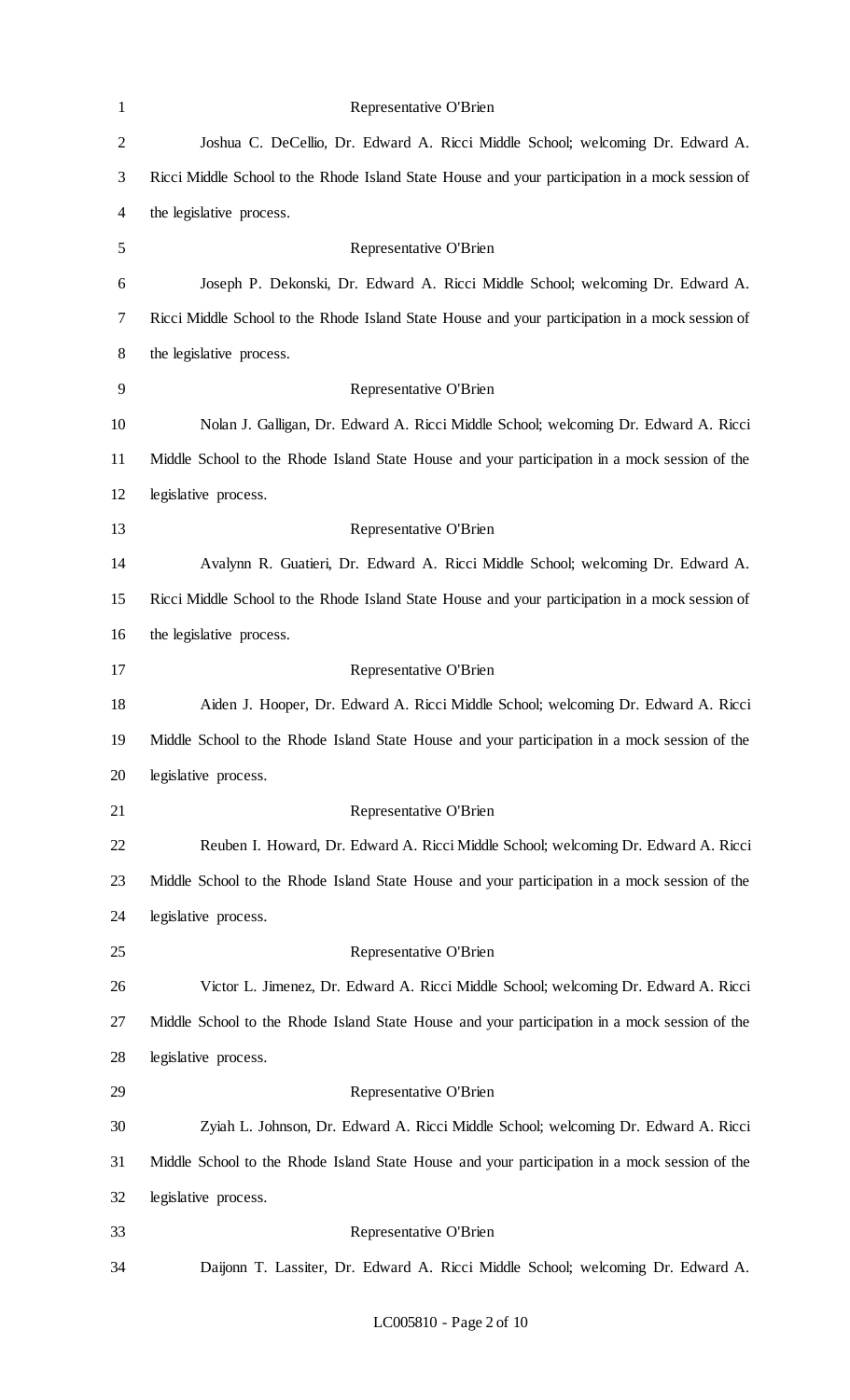| $\mathbf{1}$   | Ricci Middle School to the Rhode Island State House and your participation in a mock session of |
|----------------|-------------------------------------------------------------------------------------------------|
| $\overline{2}$ | the legislative process.                                                                        |
| 3              | Representative O'Brien                                                                          |
| 4              | Elliot W. Merola, Dr. Edward A. Ricci Middle School; welcoming Dr. Edward A. Ricci              |
| 5              | Middle School to the Rhode Island State House and your participation in a mock session of the   |
| 6              | legislative process.                                                                            |
| 7              | Representative O'Brien                                                                          |
| 8              | Talitha Miqui, Dr. Edward A. Ricci Middle School; welcoming Dr. Edward A. Ricci                 |
| 9              | Middle School to the Rhode Island State House and your participation in a mock session of the   |
| 10             | legislative process.                                                                            |
| 11             | Representative O'Brien                                                                          |
| 12             | Matteo A. Pace, Dr. Edward A. Ricci Middle School; welcoming Dr. Edward A. Ricci                |
| 13             | Middle School to the Rhode Island State House and your participation in a mock session of the   |
| 14             | legislative process.                                                                            |
| 15             | Representative O'Brien                                                                          |
| 16             | Nikki Pallotta, Dr. Edward A. Ricci Middle School; welcoming Dr. Edward A. Ricci                |
| 17             | Middle School to the Rhode Island State House and your participation in a mock session of the   |
| 18             | legislative process.                                                                            |
| 19             | Representative O'Brien                                                                          |
| 20             | Kendal R. Pontarelli, Dr. Edward A. Ricci Middle School; welcoming Dr. Edward A.                |
| 21             | Ricci Middle School to the Rhode Island State House and your participation in a mock session of |
| 22             | the legislative process.                                                                        |
| 23             | Representative O'Brien                                                                          |
| 24             | Jace Rosario, Dr. Edward A. Ricci Middle School; welcoming Dr. Edward A. Ricci                  |
| 25             | Middle School to the Rhode Island State House and your participation in a mock session of the   |
| 26             | legislative process.                                                                            |
| 27             | Representative O'Brien                                                                          |
| 28             | Alanna Sim, Dr. Edward A. Ricci Middle School; welcoming Dr. Edward A. Ricci                    |
| 29             | Middle School to the Rhode Island State House and your participation in a mock session of the   |
| 30             | legislative process.                                                                            |
| 31             | Representative O'Brien                                                                          |
| 32             | Joseph J. Southerland, Dr. Edward A. Ricci Middle School; welcoming Dr. Edward A.               |
| 33             | Ricci Middle School to the Rhode Island State House and your participation in a mock session of |
| 34             | the legislative process.                                                                        |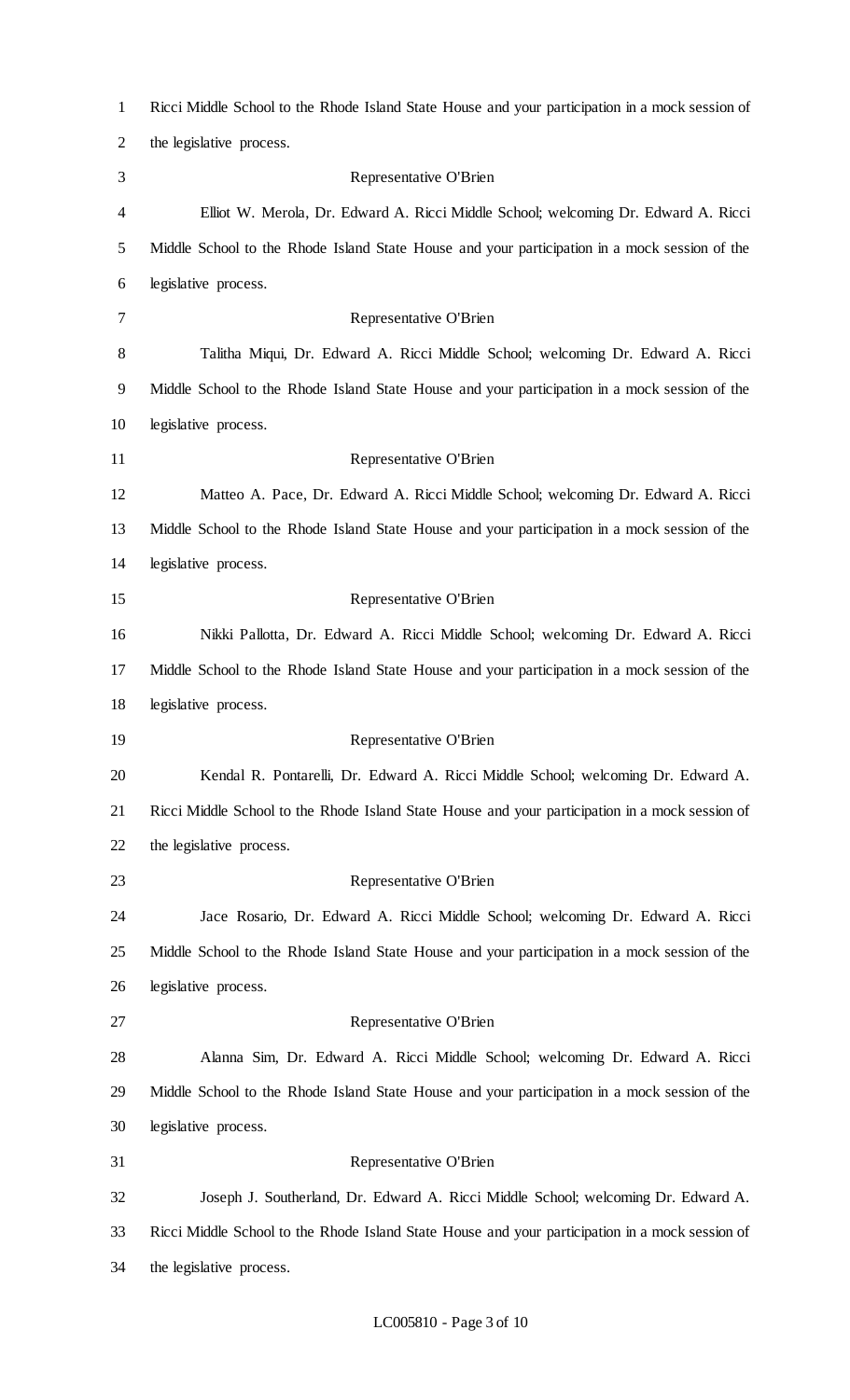| $\mathbf{1}$   | Representative O'Brien                                                                        |
|----------------|-----------------------------------------------------------------------------------------------|
| $\overline{c}$ | Natalia Cabrera, Dr. Edward A. Ricci Middle School; welcoming Dr. Edward A. Ricci             |
| 3              | Middle School to the Rhode Island State House and your participation in a mock session of the |
| $\overline{4}$ | legislative process.                                                                          |
| 5              | Representative O'Brien                                                                        |
| 6              | Nelia Cortez, Dr. Edward A. Ricci Middle School; welcoming Dr. Edward A. Ricci                |
| 7              | Middle School to the Rhode Island State House and your participation in a mock session of the |
| 8              | legislative process.                                                                          |
| 9              | Representative O'Brien                                                                        |
| 10             | Henry J. Docouto, Dr. Edward A. Ricci Middle School; welcoming Dr. Edward A. Ricci            |
| 11             | Middle School to the Rhode Island State House and your participation in a mock session of the |
| 12             | legislative process.                                                                          |
| 13             | Representative O'Brien                                                                        |
| 14             | Evan Garneau, Dr. Edward A. Ricci Middle School; welcoming Dr. Edward A. Ricci                |
| 15             | Middle School to the Rhode Island State House and your participation in a mock session of the |
| 16             | legislative process.                                                                          |
| 17             | Representative O'Brien                                                                        |
| 18             | Kylee A. Houle, Dr. Edward A. Ricci Middle School; welcoming Dr. Edward A. Ricci              |
| 19             | Middle School to the Rhode Island State House and your participation in a mock session of the |
| 20             | legislative process.                                                                          |
| 21             | Representative O'Brien                                                                        |
| 22             | Kylyn Jones, Dr. Edward A. Ricci Middle School; welcoming Dr. Edward A. Ricci                 |
| 23             | Middle School to the Rhode Island State House and your participation in a mock session of the |
| 24             | legislative process.                                                                          |
| 25             | Representative O'Brien                                                                        |
| 26             | Gianna L. Lisi, Dr. Edward A. Ricci Middle School; welcoming Dr. Edward A. Ricci              |
| 27             | Middle School to the Rhode Island State House and your participation in a mock session of the |
| 28             | legislative process.                                                                          |
| 29             | Representative O'Brien                                                                        |
| 30             | Andrew K. Long, Dr. Edward A. Ricci Middle School; welcoming Dr. Edward A. Ricci              |
| 31             | Middle School to the Rhode Island State House and your participation in a mock session of the |
| 32             | legislative process.                                                                          |
| 33             | Representative O'Brien                                                                        |
| 34             | Jose Martinez, Dr. Edward A. Ricci Middle School; welcoming Dr. Edward A. Ricci               |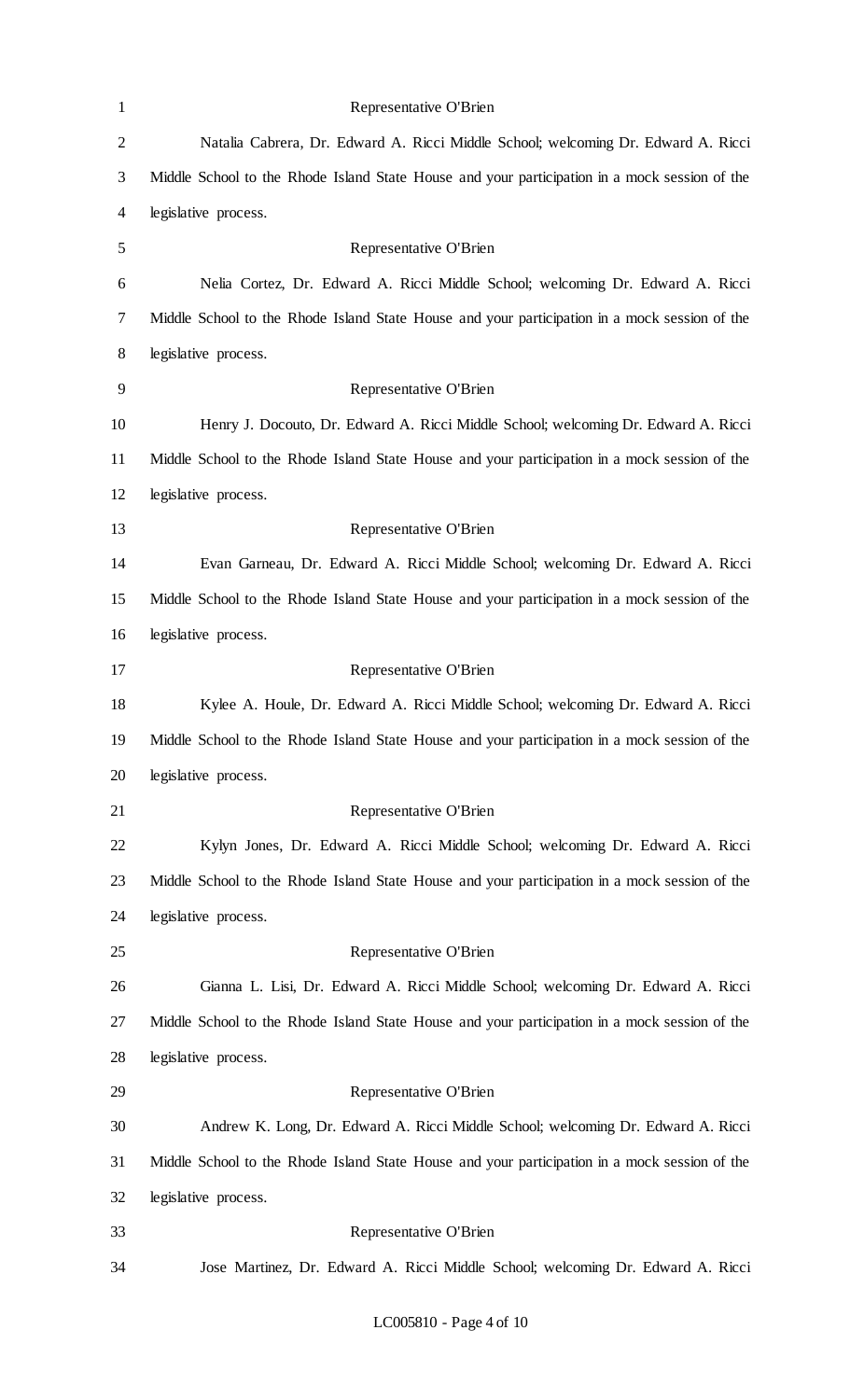| $\mathbf{1}$ | Middle School to the Rhode Island State House and your participation in a mock session of the   |
|--------------|-------------------------------------------------------------------------------------------------|
| 2            | legislative process.                                                                            |
| 3            | Representative O'Brien                                                                          |
| 4            | Destiny L. Mikulskis, Dr. Edward A. Ricci Middle School; welcoming Dr. Edward A.                |
| 5            | Ricci Middle School to the Rhode Island State House and your participation in a mock session of |
| 6            | the legislative process.                                                                        |
| 7            | Representative O'Brien                                                                          |
| 8            | Zoe L. Overton, Dr. Edward A. Ricci Middle School; welcoming Dr. Edward A. Ricci                |
| 9            | Middle School to the Rhode Island State House and your participation in a mock session of the   |
| 10           | legislative process.                                                                            |
| 11           | Representative O'Brien                                                                          |
| 12           | Curtis Pearson Jr., Dr. Edward A. Ricci Middle School; welcoming Dr. Edward A. Ricci            |
| 13           | Middle School to the Rhode Island State House and your participation in a mock session of the   |
| 14           | legislative process.                                                                            |
| 15           | Representative O'Brien                                                                          |
| 16           | Peter O. Rego, Dr. Edward A. Ricci Middle School; welcoming Dr. Edward A. Ricci                 |
| 17           | Middle School to the Rhode Island State House and your participation in a mock session of the   |
| 18           | legislative process.                                                                            |
| 19           | Representative O'Brien                                                                          |
| 20           | Jevania Ribeiro, Dr. Edward A. Ricci Middle School; welcoming Dr. Edward A. Ricci               |
| 21           | Middle School to the Rhode Island State House and your participation in a mock session of the   |
| 22           | legislative process.                                                                            |
| 23           | Representative O'Brien                                                                          |
| 24           | Ethen A. Wright, Dr. Edward A. Ricci Middle School; welcoming Dr. Edward A. Ricci               |
| 25           | Middle School to the Rhode Island State House and your participation in a mock session of the   |
| 26           | legislative process.                                                                            |
| 27           | Representative O'Brien                                                                          |
| 28           | Jayden T. Wright, Dr. Edward A. Ricci Middle School; welcoming Dr. Edward A. Ricci              |
| 29           | Middle School to the Rhode Island State House and your participation in a mock session of the   |
| 30           | legislative process.                                                                            |
| 31           | Representative O'Brien                                                                          |
| 32           | Samuel David Rizzo, Boy Scout Troop 16, Westerly, Rhode Island; the distinction and             |
| 33           | honor of achieving the rank of Eagle Scout in the Boy Scouts of America for your commitment     |
| 34           | and dedication to the values of Scouting, Citizenship, Character and Fitness.                   |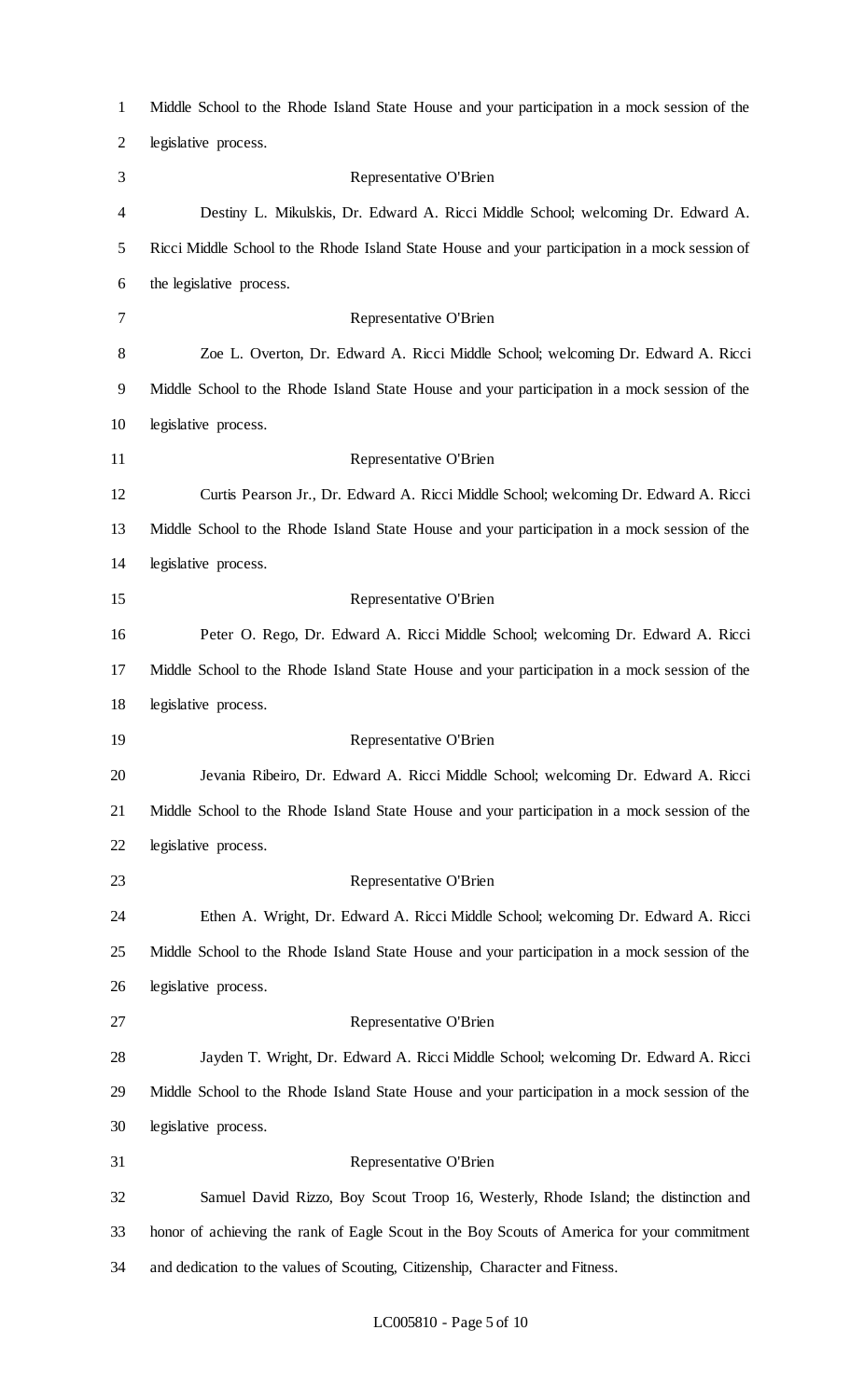| $\mathbf{1}$   | Representative Kennedy                                                                            |
|----------------|---------------------------------------------------------------------------------------------------|
| $\overline{2}$ | Engle & Volkers; celebrating the joyous and momentous occasion of the Grand Opening               |
| 3              | and Ribbon Cutting of Engel & Volkers on April 12, 2022 located at 247 Main Street in the Town    |
| $\overline{4}$ | of East Greenwich.                                                                                |
| 5              | Speaker Shekarchi                                                                                 |
| 6              | Lena Reilly, Garden City Elementary School; the distinction and honor of being elected            |
| 7              | Treasurer at Garden City Elementary School "If you want it done, Lena's the one".                 |
| 8              | <b>Representative Fenton-Fung</b>                                                                 |
| 9              | Cecilia Stanton; the joyous and momentous celebration of your 100 <sup>th</sup> Birthday on April |
| 10             | 12, 2022.                                                                                         |
| 11             | Representative McNamara                                                                           |
| 12             | Jacob Tyler Magure and Nicole Marie Kelson; your joyous and momentous union in holy               |
| 13             | matrimony as husband and wife at St. Paul's Episcopal Church in Salt Lake City, Utah.             |
| 14             | Representative Kennedy                                                                            |
| 15             | Melanie R. Batz; the outstanding academic achievement of being named to the                       |
| 16             | Community College of Rhode Island's Fall 2021 Dean's List.                                        |
| 17             | <b>Representative Morales</b>                                                                     |
| 18             | Sonya R. Dent Hayes; the outstanding academic achievement of being named to the                   |
| 19             | Community College of Rhode Island's Fall 2021 Dean's List.                                        |
| 20             | <b>Representative Morales</b>                                                                     |
| 21             | Kelvin G. Fernandez; the outstanding academic achievement of being named to the                   |
| 22             | Community College of Rhode Island's Fall 2021 Dean's List.                                        |
| 23             | <b>Representative Morales</b>                                                                     |
| 24             | Jonathan Flores; the outstanding academic achievement of being named to the                       |
| 25             | Community College of Rhode Island's Fall 2021 Dean's List.                                        |
| 26             | <b>Representative Morales</b>                                                                     |
| 27             | Ryan P. McCrone; the outstanding academic achievement of being named to the                       |
| 28             | Community College of Rhode Island's Fall 2021 Dean's List.                                        |
| 29             | <b>Representative Morales</b>                                                                     |
| 30             | Kendall H. Petersen; the outstanding academic achievement of being named to the                   |
| 31             | Community College of Rhode Island's Fall 2021 Dean's List.                                        |
| 32             | <b>Representative Morales</b>                                                                     |
| 33             | Kathyria Rosario; the outstanding academic achievement of being named to the                      |
| 34             | Community College of Rhode Island's Fall 2021 Dean's List.                                        |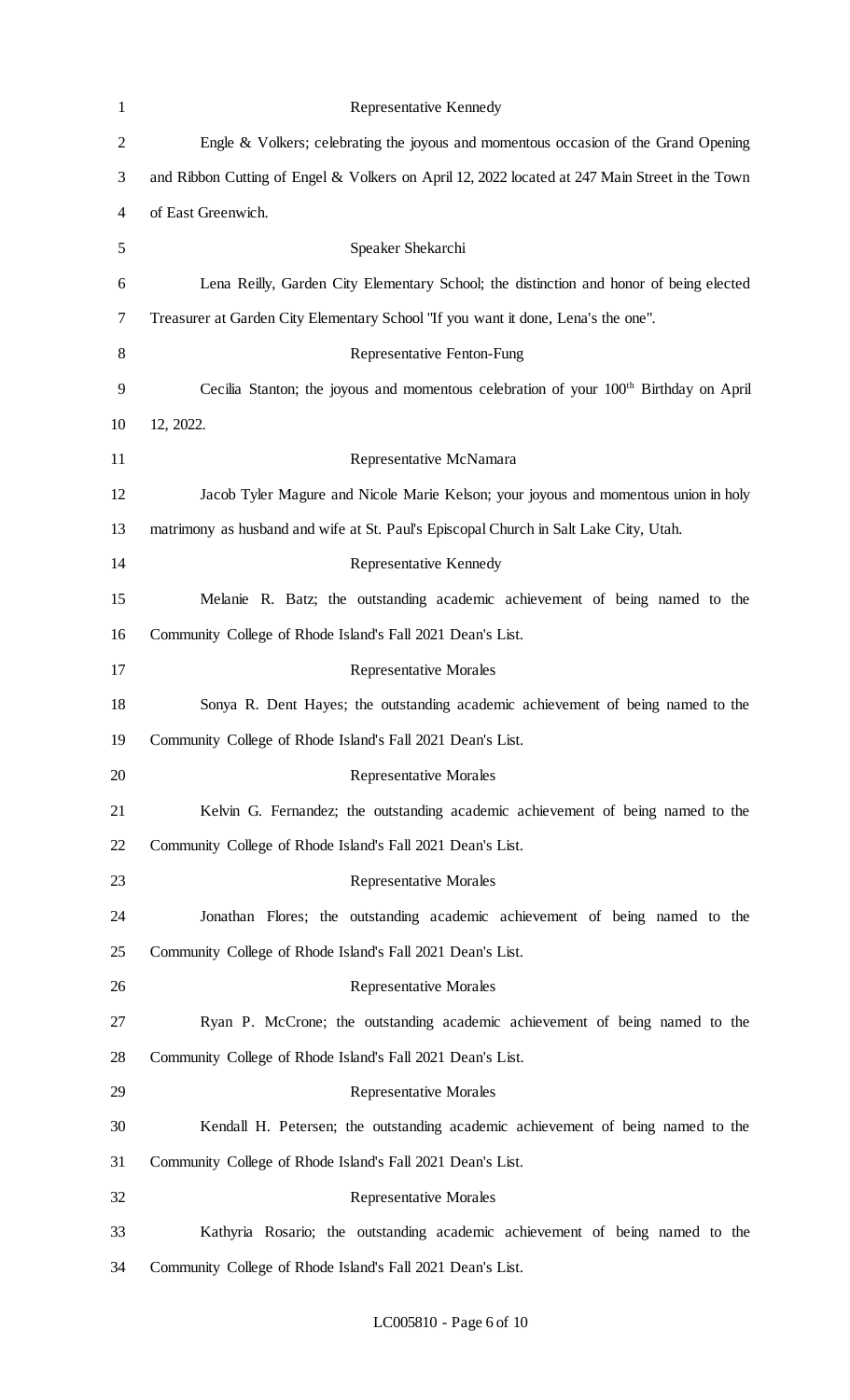| $\mathbf{1}$   | <b>Representative Morales</b>                                                                   |
|----------------|-------------------------------------------------------------------------------------------------|
| $\overline{2}$ | Jose A. Trujillo Dominguez; the outstanding academic achievement of being named to              |
| 3              | the Community College of Rhode Island's Fall 2021 Dean's List.                                  |
| $\overline{4}$ | <b>Representative Morales</b>                                                                   |
| 5              | Vianey B. Valdez Razo; the outstanding academic achievement of being named to the               |
| 6              | Community College of Rhode Island's Fall 2021 Dean's List.                                      |
| 7              | <b>Representative Morales</b>                                                                   |
| 8              | Aniyah Gomes, Nathan Bishop Middle School Girls Basketball; the outstanding athletic            |
| 9              | achievement of winning the 2021-2022 Girls Middle School Basketball Championship and being      |
| 10             | named Most Valuable Player.                                                                     |
| 11             | <b>Representative Morales</b>                                                                   |
| 12             | Katherine Amado, Nathan Bishop Middle School Girls Basketball; the outstanding                  |
| 13             | athletic achievement of winning the 2021-2022 Girls Middle School Basketball Championship       |
| 14             | and being named Most Valuable Player.                                                           |
| 15             | <b>Representative Morales</b>                                                                   |
| 16             | Julia Mann, Coach, Nathan Bishop Middle School Girls Basketball; the outstanding                |
| 17             | athletic achievement of coaching the Nathan Bishop Middle School Girls Basketball Team to the   |
| 18             | 2021-2022 Middle School Girls Basketball Championship.                                          |
| 19             | <b>Representative Morales</b>                                                                   |
| 20             | Katherine Freedy, Coach, Nathan Bishop Middle School Girls Basketball; the                      |
| 21             | outstanding athletic achievement of coaching the Nathan Bishop Middle School Girls Basketball   |
| 22             | Team to the 2021-2022 Middle School Girls Basketball Championship.                              |
| 23             | <b>Representative Morales</b>                                                                   |
| 24             | Nathan Bishop Middle School Girls Basketball Team, Nathan Bishop Middle School; the             |
| 25             | outstanding athletic achievement of winning the 2021-2022 Providence Schools Middle School      |
| 26             | Girls Basketball League Championship.                                                           |
| 27             | <b>Representative Morales</b>                                                                   |
| 28             | Rhode Island Black Business Association (RIBBA); the joyous and momentous occasion              |
| 29             | of your 11 <sup>th</sup> Year Anniversary of providing tremendous service to Rhode Island Small |
| 30             | Businesses, Keep Going.                                                                         |
| 31             | Representative Ranglin Vassell                                                                  |
| 32             | Ibrahim Yousif, Providence Police Department; the distinguished honor of being                  |
| 33             | promoted from Patrolman to the rank of Youth Service Detective with the Providence Police       |
| 34             | Department on April 8, 2022.                                                                    |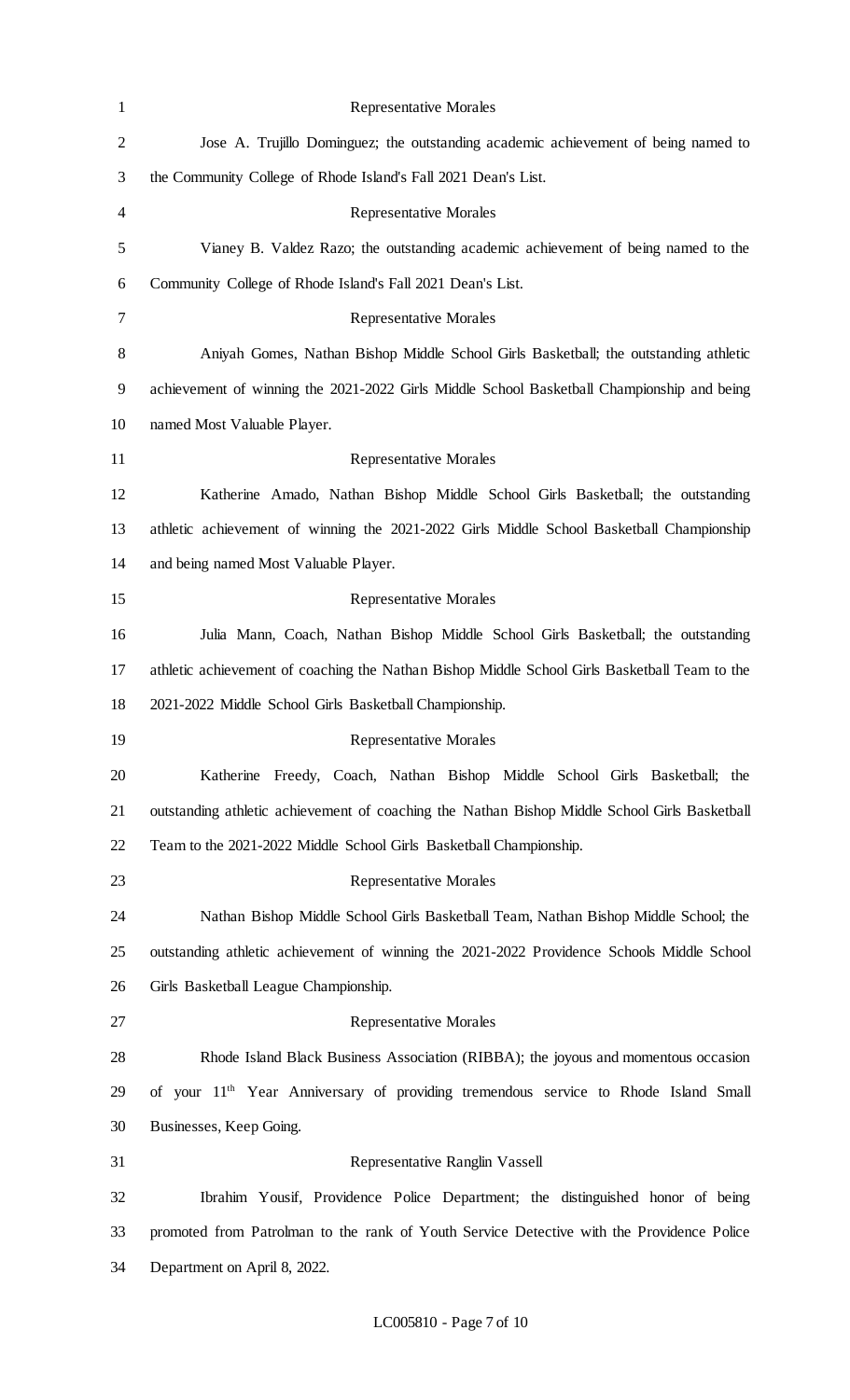| $\mathbf{1}$   | Representative Hull                                                                             |
|----------------|-------------------------------------------------------------------------------------------------|
| $\overline{c}$ | Kyle Melfi, Providence Police Department; the distinguished honor of being promoted             |
| 3              | from Patrolman to the rank of Detective with the Providence Police Department on April 8, 2022. |
| 4              | Representative Hull                                                                             |
| 5              | Elise C. Flanagan, Tiverton High School; the outstanding academic achievement of being          |
| 6              | named a Tiverton High School Class of 2022 Top Ten Student.                                     |
| 7              | Representative Edwards                                                                          |
| 8              | Katherine Zmich, Tiverton High School; the outstanding academic achievement of being            |
| 9              | named a Tiverton High School Class of 2022 Top Ten Student.                                     |
| 10             | Representative Edwards                                                                          |
| 11             | Emma Lauren Baker, Tiverton High School; the outstanding academic achievement of                |
| 12             | being named a Tiverton High School Class of 2022 Top Ten Student.                               |
| 13             | Representative Edwards                                                                          |
| 14             | Ryan Alan Snell, Tiverton High School; the outstanding academic achievement of being            |
| 15             | named a Tiverton High School Class of 2022 Top Ten Student.                                     |
| 16             | Representative Edwards                                                                          |
| 17             | Avery Grace Carvalho, Tiverton High School; the outstanding academic achievement of             |
| 18             | being named a Tiverton High School Class of 2022 Top Ten Student.                               |
| 19             | Representative Edwards                                                                          |
| 20             | Keira Mills McQueen, Tiverton High School; the outstanding academic achievement of              |
| 21             | being named a Tiverton High School Class of 2022 Top Ten Student.                               |
| 22             | Representative Edwards                                                                          |
| 23             | Molly Anne Richardson, Tiverton High School; the outstanding academic achievement of            |
| 24             | being named a Tiverton High School Class of 2022 Top Ten Student.                               |
| 25             | Representative Edwards                                                                          |
| 26             | Isabel Brynn Del Deo, Tiverton High School; the outstanding academic achievement of             |
| 27             | being named a Tiverton High School Class of 2022 Top Ten Student.                               |
| 28             | Representative Edwards                                                                          |
| 29             | Kaylie Constance Cabral, Tiverton High School; the outstanding academic achievement             |
| 30             | of being named a Tiverton High School Class of 2022 Top Ten Student.                            |
| 31             | Representative Edwards                                                                          |
| 32             | Paige Elizabeth Klos, Tiverton High School; the outstanding academic achievement of             |
| 33             | being named a Tiverton High School Class of 2022 Top Ten Student.                               |
| 34             | Representative Edwards                                                                          |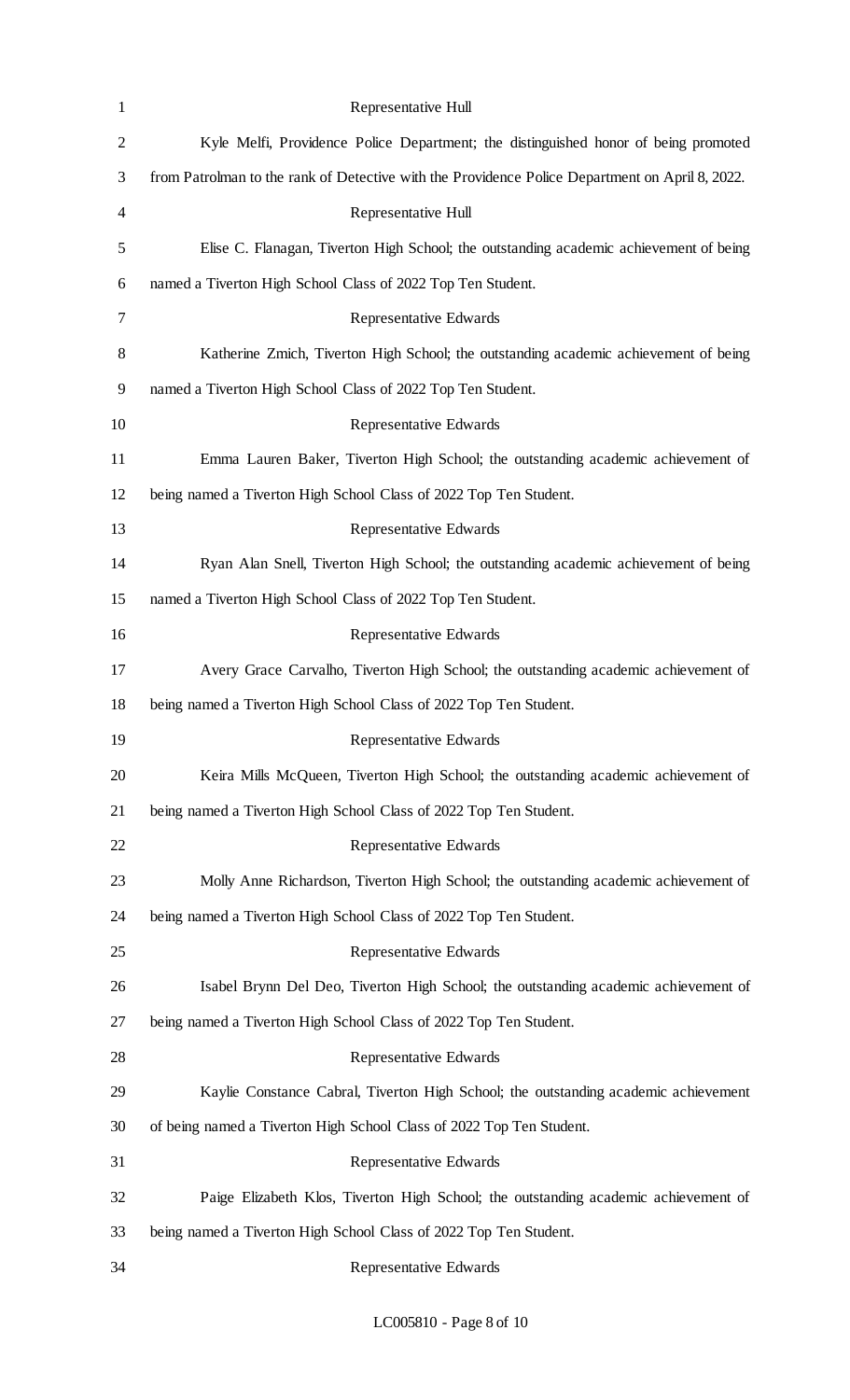| $\mathbf 1$    | Bryan Ganley and Melissa Cotta, Bridging the Gap for Safety and Healing; your hard                  |
|----------------|-----------------------------------------------------------------------------------------------------|
| $\overline{2}$ | work, devotion and advocacy on suicide prevention and work with the Samaritans to raise             |
| 3              | awareness about suicide by bridge and advocating for the installation of safety/suicide barriers on |
| 4              | Rhode Island bridges.                                                                               |
| 5              | Representative Solomon                                                                              |
| 6              | Salvatore J. Augeri Sr., your selection by the Dante Society of Westerly as the Person of           |
| 7              | the Year for 2022 for playing a significant role in the Town of Westerly and exemplifying the       |
| 8              | society's aim to preserve and foster the Italian culture.                                           |
| 9              | Representative Kennedy                                                                              |
| 10             | Clorinda "Clo" Bouthillier, the joyous and momentous celebration of your 90 <sup>th</sup> Birthday  |
| 11             | on April 13, 2022.                                                                                  |
| 12             | Representative Shallcross Smith                                                                     |
| 13             | Nicole Darling, Providence Police Department; your retirement after many years of                   |
| 14             | dedicated and faithful service to the residents of the City of Providence, Rhode Island as a        |
| 15             | member of the Providence Police Department.                                                         |
| 16             | <b>Representative Slater</b>                                                                        |
| 17             | Pedro Peguero, the joyous and momentous celebration of your Birthday on April 13,                   |
| 18             | 2022.                                                                                               |
| 19             | Representative Diaz                                                                                 |
| 20             | Jeremy Pena, Houston Astros; the outstanding athletic achievement of hitting your first             |
| 21             | Major League Baseball Home Run at such a young age as a member of the Houston Astros.               |
| 22             | Representative Diaz                                                                                 |
| 23             | Julia Guzman, the joyous and momentous celebration of your Birthday on April 8, 2022.               |
| 24             | Representative Diaz                                                                                 |
| 25             | The Pizza Lady, the joyous and momentous celebration of your 35 <sup>th</sup> Anniversary of        |
| 26             | serving the finest pizza and Italian specialties in the Westerly-Pawcatuck area.                    |
| 27             | Representative Kennedy                                                                              |
| 28             | Rhode Island Mexican Association, the formal launch of the Rhode Island Mexican                     |
| 29             | Association at the Rhode Island State House and your mission to focus on the advancement and        |
| 30             | empowerment of the Mexican community.                                                               |
| 31             | Representative Alzate                                                                               |
| 32             | NOW, THEREFORE BE IT                                                                                |
| 33             | RESOLVED, That the House of Representatives hereby extends to the aforesaid persons                 |
| 34             | and organizations its very best wishes on this memorable occasion and expresses the hope for        |